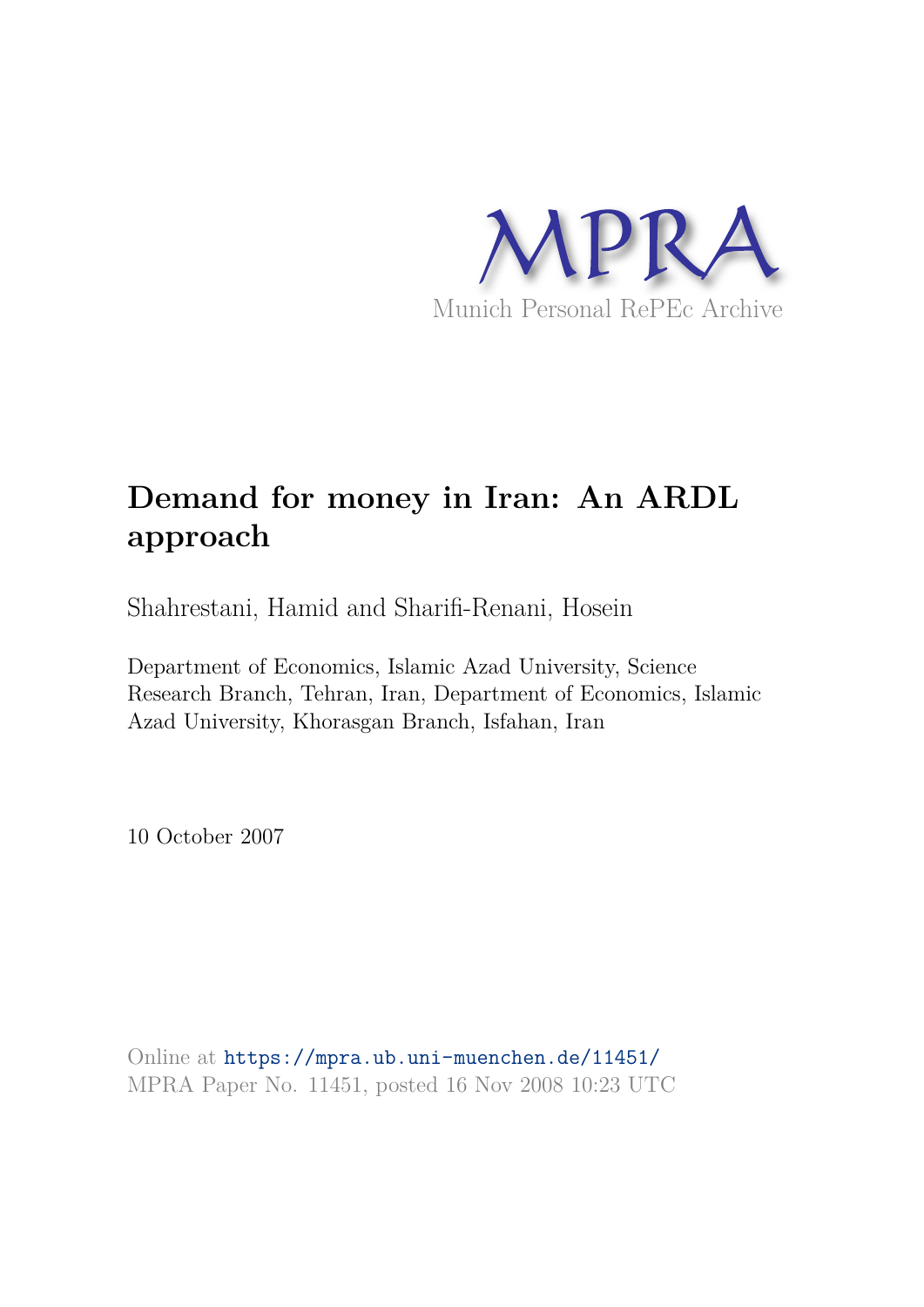# Demand for money in Iran: An ARDL approach

Hamid Shahrestani<sup>a,c</sup> and Hosein Sharifi-Renani<sup>b,c,\*</sup>

<sup>a</sup> Department of Economics, Ohio University, Athens, Ohio, USA <sup>b</sup> Department of Economics, Islamic Azad University, Khorasgan Branch, Isfahan, Iran <sup>c</sup> Department of Economics, Islamic Azad University, Science & Research Branch, Tehran, Iran

#### **Abstract**

The objective of this study is to estimate the demand for money in Iran using the autoregressive distributed lag (ARDL) approach to cointegration analysis. The empirical results show that there is a unique cointegrated and stable long-run relationship among  $M_1$  monetary aggregate, income, inflation and exchange rate. We find that the income elasticity and exchange rate coefficient are positive while the inflation elasticity is negative. This indicates that depreciation of domestic currency increases the demand for money, supporting the wealth effect argument and people prefer to substitute physical assets for money balances that are supporting our theoretical expectation. Our results also after incorporating the CUSUM and CUSUMSQ tests reveal that the  $M_1$  money demand function is stable between 1985 and 2006.

JEL classification: E41; E44; E4

*Keywords:* Money demand; ARDL; Stability; Iran

#### 1. Introduction

Several studies have used Johansen (1988) and Johansen and Juselius (1990) cointegrating technique in examining the long run relation between the demand for money and its determinants. Examples are Hafer and Jansen (1991), Hoffman and Rasche (1991), McNown and Wallace (1992) for the United States; Adam (1991) and Johansen (1992) for the United Kingdom; Karfakis and Parikh (1993) for Australia; von Hagen (1993), Hansen and Kim (1995) and Bahmani-Oskooee and Bohl (2000) for Germany; Bahmani-Oskooee et al. (1998) for Spain; Muscatelli and Papi (1990) for Italy; Bahmani-Oskooee and Chomsisengphet (2002) for industrial countries; Miyao (1996) and Bahmani-Oskooee and Shabsigh (1996) for Japan; and Bahmani-Oskooee and Barry (2000) for Russia; Hafer and Kutan (1994) for China; Bahmani-Oskooee and Shin (2002) for Korea: Frenkel and Taylor (1993) for Yugoslavia and Bahmani-Oskooee (1996) for Iran. A general consensus reached by most studies is that  $M_2$  monetary aggregate is cointegrated with income and interest rate.

However, the general observation from the literature is that most studies on the money demand function and its stability have been focused on the advanced economies and few industrialized economies. Not many studies based on cointegration technique have been reported on money demand function in Middle East. Specifically in Iran, no known study has used the autoregressive distributed lag (ARDL) approach to estimate the money demand function and examine its stability.

<sup>\*</sup>Corresponding author.

Tel.: +98 311 7386013; fax: +98 311 5354060.

E-mail address: h.sharifi@khuisf.ac.ir (H. Sharifi).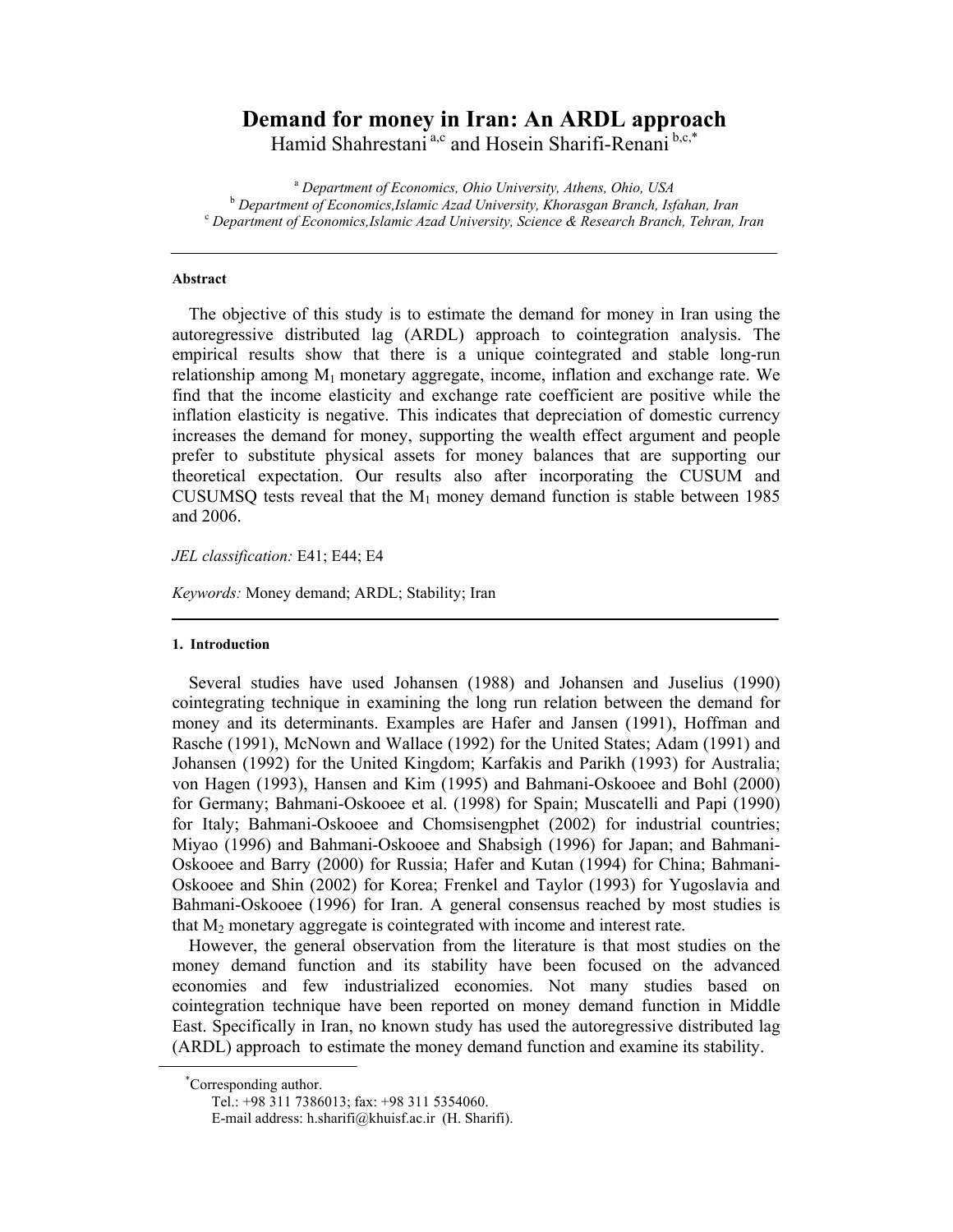Bahmani-Oskooee (1996) investigated the Iranian demand for money over the period from 1959-90 using annual data. He applied Johansen's cointegration technique and demonstrated that long-run  $M_2$  money demand function in Iran includes real income, the inflation rate, and the black market exchange rate. In addition, Tabesh (2000) used the same model specification as Bahmani-Oskooee (1996) specified in his study. He concluded that in a stable money demand function, speculation regarding the black market exchange rate, along with real income, and the rate of inflation determine the domestic demand for real cash balances.

The objectives of this paper are: One, to shed light on the cointegrating properties of  $M_1$  and  $M_2$  monetary aggregates, income, inflation and exchange rate using the cointegrating technique known as ARDL approach. Two, to determine the stability of  $M_1$  and  $M_2$  money demand function. This is important because as has been demonstrated in the literature, cointegeration may not imply stable relationship among set of variables.

The rest of this paper is organized as follow: In the following section we introduce the model and the ARDL approach. Section 3 presents the empirical results. Section 4 conclusions.

#### 2. ARDL approach

<u> 1989 - Andrea Stadt Britain, marwolaeth a bh</u>

Various factors are considered as determinants of the money demand function. The general agreement in the literature is that a money demand equation should contain a scale variable to the level of transactions in the economy and a variable representing the opportunity cost of holding money.<sup>1</sup> In the context of an open economy, a variable such as exchange rate, foreign interest rate or interest rate differentials reflecting the relative returns of foreign money vis-a-vis domestic money can be included in the money demand equation to reflect the impact of currency depreciation on domestic money demand.<sup>2</sup> Furthermore, due to absence of well-developed financial markets in most developing countries, inflation rate is used as a proxy for the opportunity cost. In Bahmani-Oskooee (1996) and Bahmani-Oskooee and Rehman (2005)'s studies it is assumed that the money demand function takes the following form:

$$
LnM_t = \alpha_0 + \alpha_1 \log Y_t + \alpha_2 \pi_t + \alpha_3 \log E_t + u_t
$$
\n(1)

where M is a monetary aggregate ( $M_1$  or  $M_2$ ), Y is a measure of real income as a scale variable,  $\pi$  is rate of inflation, E is the exchange rate and u is error term. According to Arango and Nadiri (1981) and Bahmani-Oskooee and Pourheydarian (1990), while an estimate of  $\alpha_1$  is expected to be positive, an estimate of  $\alpha_2$  is expected to be negative. Estimation of  $\alpha_3$  could be negative or positive. Given that, E is defined as number of units of domestic currency per US dollar, a depreciation of the domestic currency or increase in E raises the value of the foreign assets in terms of domestic currency. If this increase is caused as an increase in wealth, then the demand for domestic money increases yielding a positive estimate of  $\alpha_3$ . However, if an increase in E induces an expectation of further depreciation of the domestic currency, public may hold less of domestic currency and more of foreign currency. In this case, an estimate of  $\alpha_3$  is expected to be negative.

 $1$ - For more details see khan (1994), Pradhan and Subramanian (1998), James Obben (1998), Bahmani-Oskooee and Buhl (2000), Bahmani-Oskooee (2001).

 $2$ - For more details see Bahmani-Oskooee (1991, 1996), Tan (1997), Chowdhury (1997), Khalid (1999).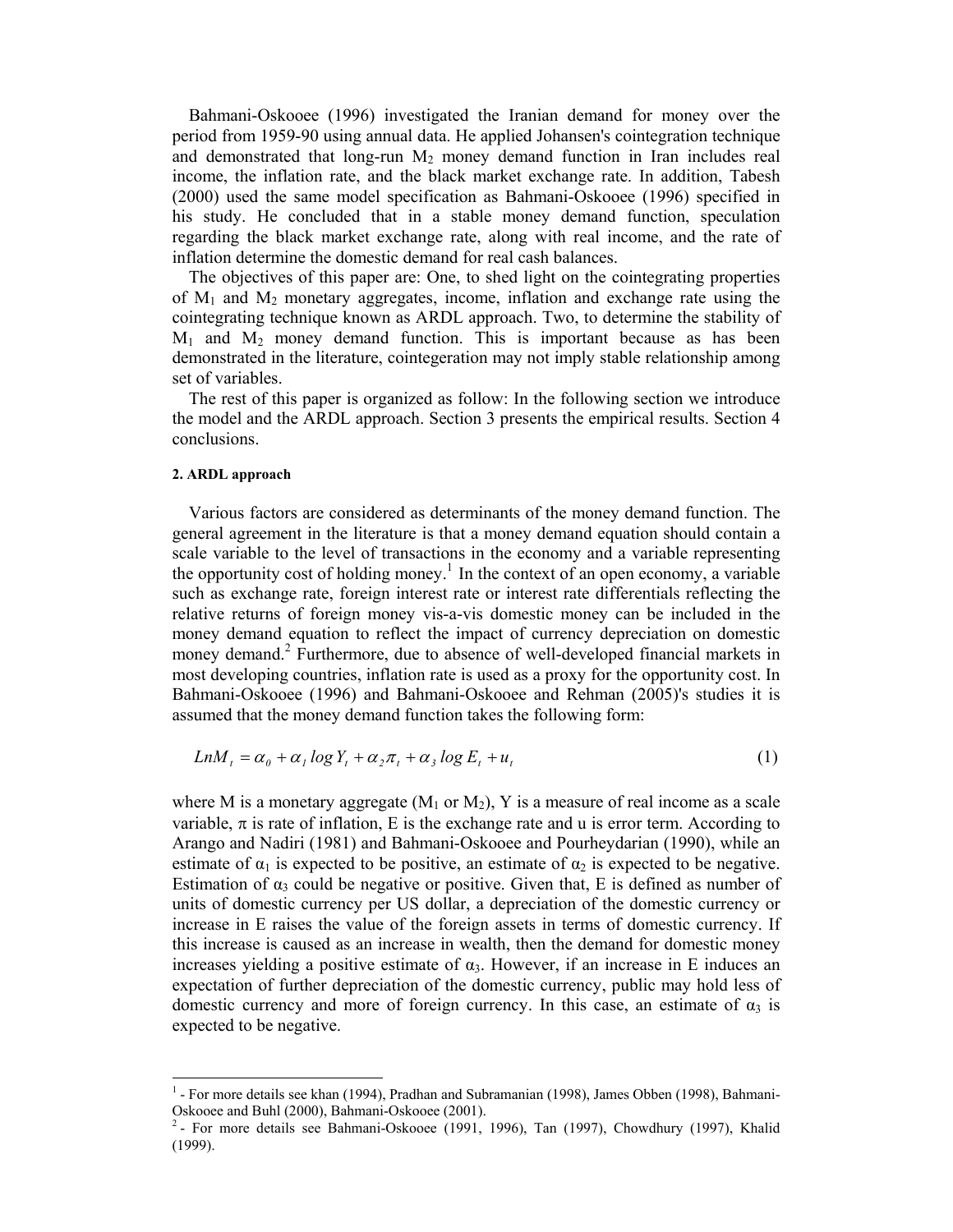In applying the cointegration technique, we need to determine the order of cointegration of each variable. However, as noted in the literature, depending on the power of the unit root tests, different tests yield different results. In view of this problem, Pesaran and Shin (1995) and Perasan et al. (2001) introduce a new method of testing for cointegration. The approach known as the autoregressive distributed lag (ARDL) approach. This method has the advantage of avoiding the classification of variables into  $I(1)$  or  $I(0)$  and unlike standard cointegration tests, there is no need for unit root pre-testing. However, the ARDL approach is very suitable to our formulation of the demand for money because we may have a stationary variable such as inflation rate along with non-stationary variables such as money or income. The error correction version of ARDL model pertaining to the variables in Eq. 1 is as follows:

$$
\Delta \log M_{t} = \alpha_{0} + \sum_{i=1}^{n} \alpha_{1i} \Delta \log M_{t-i} + \sum_{i=0}^{n} \alpha_{2i} \Delta \log Y_{t-i} + \sum_{i=0}^{n} \alpha_{3i} \Delta \pi_{t-i} + \sum_{i=0}^{n} \alpha_{4i} \Delta \log E_{t-i} + \gamma_{1} \log M_{t-1} + \gamma_{2} \log Y_{t-1} + \gamma_{3} \pi_{t-1} + \gamma_{4} \log E_{t-1} + u_{t}
$$
\n(2)

The null of no cointegration defined by  $H_0: \gamma_1 = \gamma_2 = \gamma_3 = \gamma_4 = 0$  is tested against the alternative of  $H_1: \gamma_1 \neq 0, \gamma_2 \neq 0, \gamma_3 \neq 0, \gamma_4 \neq 0$ , by means of familiar F-test. However, the asymptotic distribution of this F-statistic is non-standard irrespective of whether the variables are  $I(0)$  or  $I(1)$ . Pesaran et al. (2001) have tabulated two sets of appropriate critical values. One set assumes all variables are  $I(1)$  and another assumes that they are all  $I(0)$ . This provides a band covering all possible classifications of the variables into  $I(1)$  and  $I(0)$  or even fractionally integrated. If the calculated F-statistic lies above the upper level of the band, the null is rejected, indicating cointegration. If the calculated F-statistic falls below the lower level of the band, the null cannot be rejected, supporting lack of cointegration. If, however, it falls within the band, the result is inconclusive.

### 3. Empirical results

The paper used quarterly data from CBI, Central Bank of Iran, over the period  $1985.3 - 2006.1$  to test the null of no cointegration against the alternative hypothesis. In the first step, we test for cointegration using the F-test with new critical values. According to Bahmani-Oskooee and Brooks (2003), the F-test is sensitive to the number of lags imposed on each first differenced variable. Thus, we impose two, four, six, eight and ten lags on each first differenced variable in Eq. 2. The results of the Ftest for cointegration among the variables are reported in Table 1. It appears that there is F-statistic that is greater than the critical value, supporting cointegration between  $(M_1 \text{ and } M_2)$ , income, inflation rate, and exchange rate.

In the second stage, we employ Akaike's information criterion (AIC) in selecting the lag length on each first differenced variable and Eq. 2 is re-estimated for  $M_1$  and  $M_2$  monetary aggregate and the results are reported in Tables 2A, 2B. In this stage, considering that real monetary aggregates  $(M_1 \text{ and } M_2)$ , income, inflation rate, and exchange rate are cointegrated, the error correction model Eq. 2 is estimated. The main aim here is to capture the short-run dynamics. In each table, there are two panels. Panel A reports the coefficient estimates of all lagged first differenced variables in the ARDL model (short-run coeffecient estimates). Not much interpretation could be attached to the short-run coefficients. All they show the dynamic adjustment of all variables.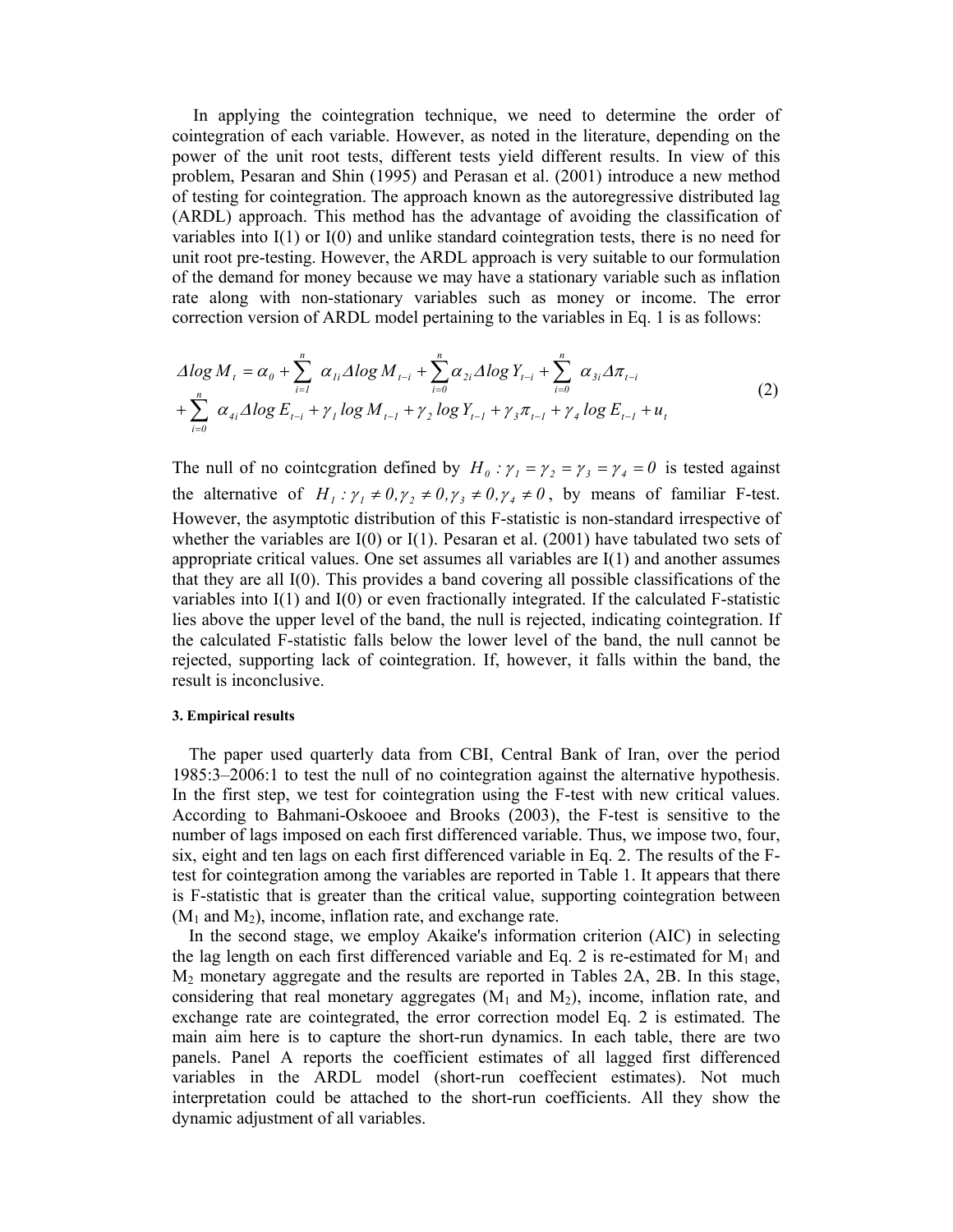| Table 1. The Results of F-Test for Cointegration                                 |       |       |       |       |       |  |  |
|----------------------------------------------------------------------------------|-------|-------|-------|-------|-------|--|--|
|                                                                                  |       |       |       |       |       |  |  |
| M1                                                                               | 17.58 | 21.24 | 32.55 | 23.48 | 21.27 |  |  |
| M۰                                                                               | 4.50  | 5.04  | 4 95  | 483   |       |  |  |
| Note: At the $10\%$ level of significance, the value of the upper bound is 3.57. |       |       |       |       |       |  |  |

In panel B, the long-run coefficients are reported. These are the coefficients of  $\gamma_1 - \gamma_4$  from the ARDL model. Following the literature, we normalize these long-run elasticites on LM by dividing them by  $(-\gamma_i)$ .

According to Table 2A the income elasticity is 2.65, which is highly significant as reflected by a t-statistic of 10.83. The inflation rate elasticity is negative (-0.055) and significant supporting our theoretical expectation. Since the exchange rate coefficient is positive and highly significant, it appears that a depreciation of Rial in Iran increases the demand for money supporting the wealth effect argument provided in the previous section. The long-run model of the corresponding ARDL  $(9, 8, 1, 3)$  for the demand for money can be written as follows:

$$
\log M_{t} = -24.27 + 2.65 \log Y_{t} - 0.055 \pi_{t} + 0.67 \log E_{t}
$$
  
(-10.84) (10.83) (-3.51) (10.22)

| Table 2A. Full-information Estimate of Eq. 2 (M <sub>1</sub> monetary aggregate)                  |                                                                                                     |           |                  |       |            |           |               |  |  |
|---------------------------------------------------------------------------------------------------|-----------------------------------------------------------------------------------------------------|-----------|------------------|-------|------------|-----------|---------------|--|--|
| Panel A: Short-Run Coefficient Estimates                                                          |                                                                                                     |           |                  |       |            |           |               |  |  |
| Lag Order                                                                                         | $\Delta Ln M_1$                                                                                     |           | $\Delta Ln \, Y$ |       | Δπ         |           | $\Delta Ln E$ |  |  |
| $\theta$                                                                                          |                                                                                                     |           | $-0.043$         |       | $-0.001$   |           | 0.135         |  |  |
|                                                                                                   |                                                                                                     |           | $(-0.44)$        |       | $(-0.67)$  |           | (4.44)        |  |  |
| 1                                                                                                 | $-0.250$                                                                                            |           | $-0.146$         | 0.004 |            |           | $-0.025$      |  |  |
|                                                                                                   | $(-2.01)^{a}$                                                                                       |           | $(-1.05)$        |       | (2.22)     |           | $(-0.83)$     |  |  |
| $\overline{2}$                                                                                    | 0.263                                                                                               | 0.030     |                  |       |            | $-0.044$  |               |  |  |
|                                                                                                   | (2.05)                                                                                              | (0.24)    |                  |       |            | $(-1.43)$ |               |  |  |
| $\overline{\mathbf{3}}$                                                                           | 0.157                                                                                               | $-0.113$  |                  |       |            | $-0.068$  |               |  |  |
|                                                                                                   | (1.23)                                                                                              |           | $(-0.31)$        |       |            |           | $(-2.12)$     |  |  |
| $\overline{4}$                                                                                    | 0.547                                                                                               |           | $-0.619$         |       |            |           |               |  |  |
|                                                                                                   | (4.66)                                                                                              |           | $(-1.15)$        |       |            |           |               |  |  |
| 5                                                                                                 | 0.004                                                                                               |           | $-0.420$         |       |            |           |               |  |  |
|                                                                                                   | (0.03)                                                                                              |           | $(-1.03)$        |       |            |           |               |  |  |
| 6                                                                                                 | 0.025                                                                                               |           | $-0.014$         |       |            |           |               |  |  |
|                                                                                                   | (0.20)                                                                                              |           | $(-0.03)$        |       |            |           |               |  |  |
| 7                                                                                                 | 0.127                                                                                               |           | 0.823            |       |            |           |               |  |  |
|                                                                                                   | (1.00)                                                                                              |           | (1.77)           |       |            |           |               |  |  |
| 8                                                                                                 | 0.376                                                                                               |           | $-0.800$         |       |            |           |               |  |  |
|                                                                                                   | (3.32)                                                                                              |           | $(-2.45)$        |       |            |           |               |  |  |
| 9                                                                                                 | 0.220                                                                                               |           |                  |       |            |           |               |  |  |
|                                                                                                   | (1.95)                                                                                              |           |                  |       |            |           |               |  |  |
|                                                                                                   | Panel B: Long-Run Coefficient Estimates and Diagnostics                                             |           |                  |       |            |           |               |  |  |
| $\mathcal{C}_{0}^{0}$                                                                             | Ln Y                                                                                                | π         | Ln E             | $R^2$ | $EC_{t-1}$ | $LM^b$    | $REST^c$      |  |  |
| $-24.27$                                                                                          | 2.65                                                                                                | $-0.055$  | 0.67             | 0.99  | $-0.16$    | 6.83      | 1.30          |  |  |
| $(-10.84)$                                                                                        | (10.83)                                                                                             | $(-3.52)$ | (10.22)          |       | $(-4.87)$  |           |               |  |  |
| Notes:                                                                                            | a. Number inside the parenthesis is the absolute value of the t-ratio.                              |           |                  |       |            |           |               |  |  |
| b. LM is the lagrange multiplier test for serial correlation. It has a $\chi^2$ distribution with |                                                                                                     |           |                  |       |            |           |               |  |  |
|                                                                                                   | four degrees of freedom. The critical value at the 5% level of significance is 9.48.                |           |                  |       |            |           |               |  |  |
|                                                                                                   | $\alpha$ DECET is Demasy's apositionian toot. It has a $\nu^2$ distribution with only and degree of |           |                  |       |            |           |               |  |  |

c. RESET is Ramsey's specification test. It has a  $\chi^2$  distribution with only one degree of freedom. The critical value at the 5% level of significance is 3.84.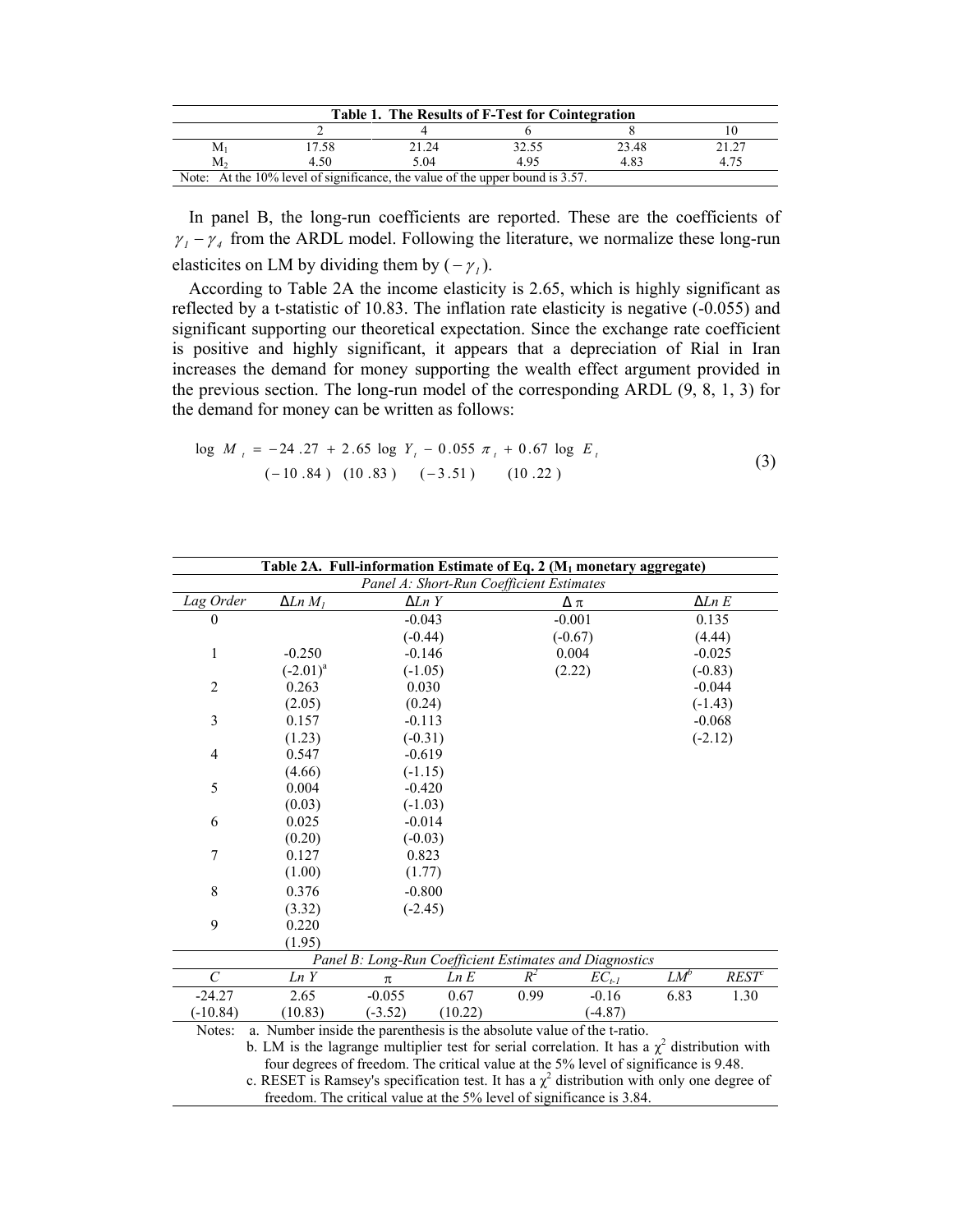Panel B also reports some diagnostic statistics. Kremer et al. (1992) has shown that the significant lagged error correction term is a more efficient way of establishing cointegration. We use estimates of  $\gamma_1 - \gamma_4$  to form a lagged error correction term,  $EC_{t-1} = \gamma_l \log M_{t-1} + \gamma \log Y_t + \gamma \pi_{t-1} + \gamma \log E_{t-1}$ . After replacing the linear combination of the lagged level of variables in the ARDL model Eq. 1 by  $EC_{t-1}$ , we re-estimate the model by imposing the same lag structure selected by the AIC criterion, and look for the significance of  $EC_{t-1}$ . A negative and significant coefficient of  $EC_{t-1}$  will be an indication of cointegration. As can be seen from panel B, the  $EC_{t-1}$ carries an expected negative sign, which is highly significant, indicating that,  $M_1$ , income, inflation rate, and exchange rate are cointegrated. We also report the Lagrange Multiplier (LM) statistic, which is distributed as  $\chi^2$  with four degrees of freedom. Since our calculated LM statistic of 6.829 is less than the critical value of 9.48, we conclude that the residuals of the estimated ARDL are free from serial correlation. In panel B, we also report Ramsey's RESET test for functional specification, which is distributed as  $\chi^2$  with only one degree of freedom. Again, since our calculated RESET statistic is less than its critical value of 3.84, we conclude that the ARDL model is correctly specified.

Table 2B reports the results for real  $M_2$  monetary aggregate. As can be seen, there is lack of cointegration as indicated by the insignificant coefficient attached to  $EC_{t-1}$ or by insignificant long-run coefficient estimates reported in Panel B. Thus, it may be concluded that  $M_1$  is a better monetary aggregate in terms of formulating monetary policy.

The existence of a stable and predictable relationship between the demand for money and its determinants is considered a necessary condition for the formulation of monetary policy strategies based on intermediate monetary targeting. In the third stage the stability of the long-run coefficients are used to form the error-correction term in conjunction with the short run dynamics. As pointed by Laidler (1993) and noted by Bahmani-Oskooee (2001), some of the problems of instability could stem from inadequate modeling of the short-run dynamics characterizing departures from the long run relationship. Hence, it is expedient to incorporate the short run dynamics for constancy of long run parameters. In view of this we apply the CUSUM and CUSUMSO tests proposed by Brown, Dublin and Evans (1975).

|                | Table 2D. Tun-information estimate of Eq. 2 (142 monetary aggregate)                              |                  |                                          |        |                                                         |               |          |
|----------------|---------------------------------------------------------------------------------------------------|------------------|------------------------------------------|--------|---------------------------------------------------------|---------------|----------|
|                |                                                                                                   |                  | Panel A: Short-Run Coefficient Estimates |        |                                                         |               |          |
| Lag Order      | $\Delta Ln M_1$                                                                                   | $\Delta Ln \, Y$ |                                          | Δπ     |                                                         | $\Delta Ln~E$ |          |
| $\Omega$       |                                                                                                   | 0.065            |                                          | 0.001  |                                                         | 0.004         |          |
|                |                                                                                                   | 0.65             |                                          | (0.51) |                                                         | (0.11)        |          |
| 1              | $-0.687$                                                                                          |                  |                                          |        |                                                         |               |          |
|                | $(-5.60)^a$                                                                                       |                  |                                          |        |                                                         |               |          |
| $\overline{2}$ | $-0.439$                                                                                          |                  |                                          |        |                                                         |               |          |
|                | $(-3.26)$                                                                                         |                  |                                          |        |                                                         |               |          |
| 3              | $-0.197$                                                                                          |                  |                                          |        |                                                         |               |          |
|                | $(-1.63)$                                                                                         |                  |                                          |        |                                                         |               |          |
|                |                                                                                                   |                  |                                          |        | Panel B: Long-Run Coefficient Estimates and Diagnostics |               |          |
| C              | Ln Y                                                                                              | $\pi$            | Ln E                                     | $R^2$  | $EC_{t-1}$                                              | $LM^b$        | $REST^c$ |
| $-129.02$      | 14.50                                                                                             | 0.28             | 0.81                                     | 0.99   | $-0.004$                                                | 1.93          | 1.63     |
| $(-0.17)$      | (0.17)                                                                                            | (0.13)           | (0.19)                                   |        | $(-0.14)$                                               |               |          |
| Notes:         | a. Number inside the parenthesis is the absolute value of the t-ratio.                            |                  |                                          |        |                                                         |               |          |
|                | b. LM is the lagrange multiplier test for serial correlation. It has a $\chi^2$ distribution with |                  |                                          |        |                                                         |               |          |
|                | four degrees of freedom. The critical value at the 5% level of significance is 9.48.              |                  |                                          |        |                                                         |               |          |
|                | c. RESET is Ramsey's specification test. It has a $y^2$ distribution with only one degree of      |                  |                                          |        |                                                         |               |          |

Table 2B. Full-information Estimate of Eq. 2 (M<sub>2</sub> monetary aggregate)

c. RESET is Ramsey's specification test. It has a  $\chi^2$  distribution with only one degree of

freedom. The critical value at the 5% level of significance is 3.84.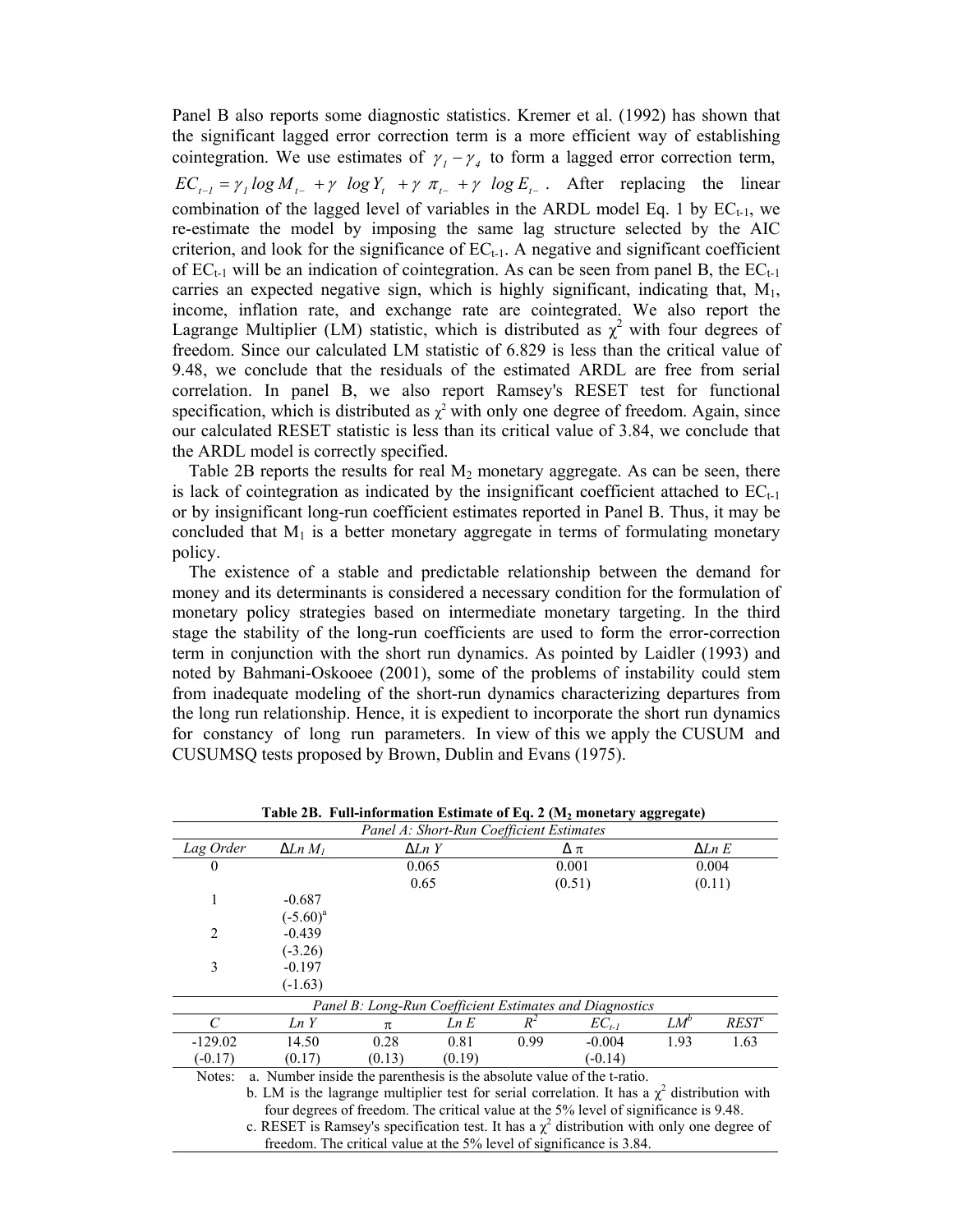The CUSUM test is based on the cumulative sum of recursive residuals based on the first set of n observations. It is updated recursively and is plotted against the break points. If the plot of CUSUM statistic stays within 5% significance level<sup>3</sup>, then estimated coeffients are said to be stable. Similar procedure is used to carry out the CUSUMSQ that is based on the squared recursive residuals. A graphical presentation of these two tests is provided in Figs. 1-4.



Fig. 1. Cumulative Sum of Recursive Residuals  $(M_1)$ 



Fig. 2. Cumulative Sum of Squares of Recursive Residuals  $(M_1)$ 



Fig. 3. Cumulative Sum of Recursive Residuals  $(M_2)$ 



Fig. 4. Cumulative Sum of Squares of Recursive Residuals (M2)

 $3$ -That is portrayed by two straight lines whose equations arc given in Brown et al. (1975, Section 2.3).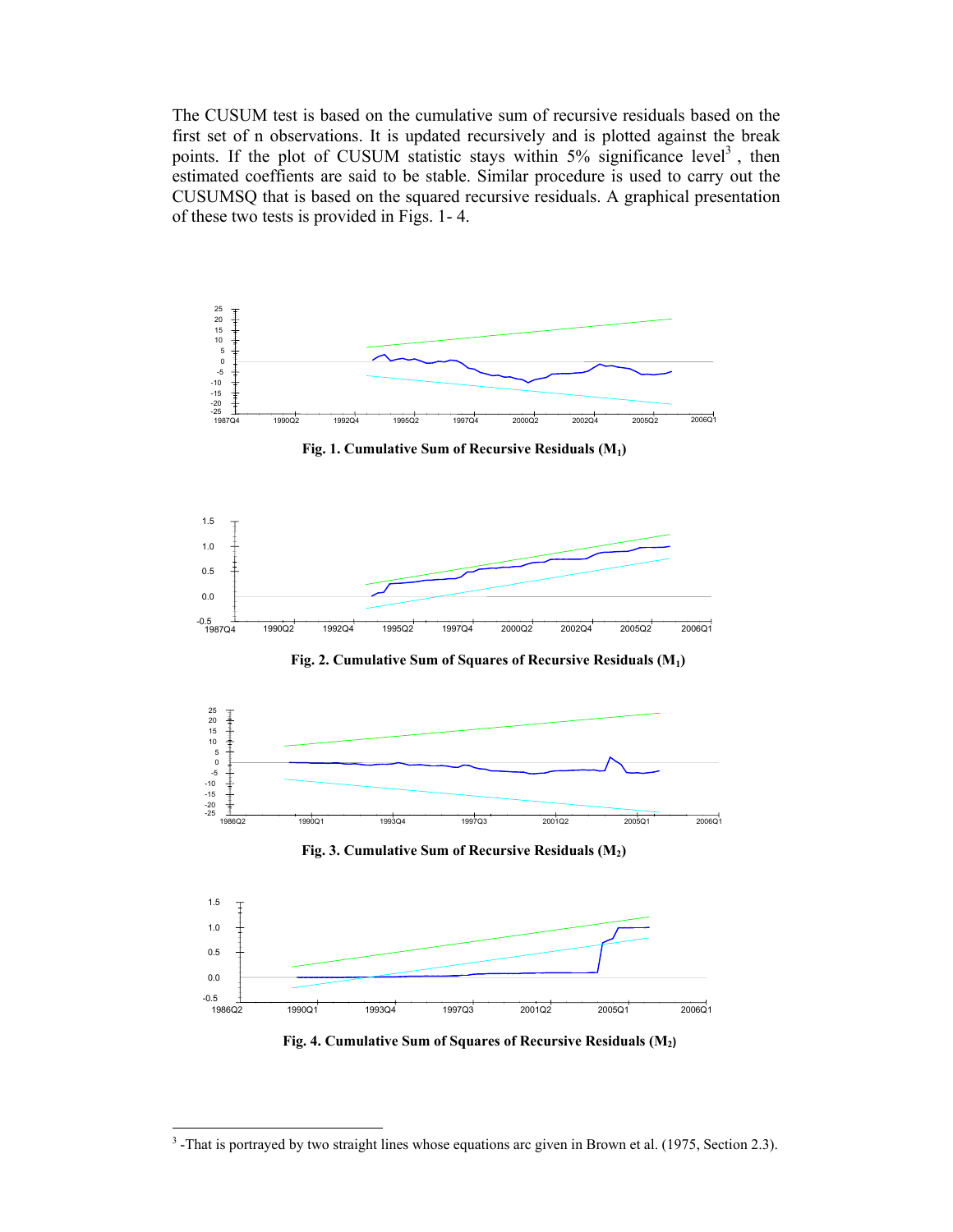Since the plots of CUSUM and CUSUMSQ statistic for  $M_1$  do not cross the critical value lines, we are safe to conclude that  $M_1$  money demand is stable. However, the plot of CUSUMSQ statistic for  $M_2$  crosses the critical value line, indicating some instability in  $M_2$  money demand. However, this finding could be an indication of the fact that  $M_1$  must be the monetary aggregate that central banks should control.

## 4. Conclusions

In this study, the demand for money in Iran has been estimated using ARDL approach to cointegration analysis of Pesaran and Shin (1998) and Perasan et al. (2001). The ARDL method does not generally require knowledge of the order of integration of variables.

The results reveal that Y and E are positively associated with M<sub>1</sub> while  $\pi$  negatively affects  $M_1$ . The negative effect of inflation rate on  $M_1$  supports our theoretical expectation that as the inflation rate rises, the demand for money falls. This indicates that people prefer to substitute physical assets for money balances. The positive effect of exchange rate on  $M_1$  indicates that depreciation of domestic money increases the demand for money, supporting the wealth effect argument.

Following recent trends in cointegration analysis, this paper demonstrates that cointegration does not imply stability. By incorporating CUSUM and CUSUMSQ tests into cointegration analysis, it is revealed that while  $M_1$  money demand is stable,  $M_2$  is not. Thus, it may be concluded that  $M_1$  is a better monetary aggregate in terms of formulating monetary policy and central banks control.

#### Appendix

All data are quarterly over the period 1985:3 and 2006:1 and collected from the Central Bank of Iran, Quarterly Statistical Bulletin, various issues.

- $M_1$  is money supply consisting of currency in circulation plus demand deposits.
- $M_2$  is  $M_1$  plus private savings deposits.
- $\pi$  is inflation rate, is defined as  $[CH \frac{CPI(-1)}{CPI(-1)}]$ , where CPI is the Consumer Price Index (1995 prices).
- E is exchange rate that is defined as number of units of domestic currency per US dollar. Thus, an increase reflects a depreciation of domestic currency.
- Y is GNP at constant prices (1995 prices).

#### References

- Adam, C. S. Financial innovation and the demand for  $M_3$  in the U.K. 1975-86. Oxford Bulletin of Economics and Statistics 1991; 53; 401-423.
- Arango, S, Nadiri, M. I. Demand for money in open economy. Journal of Monetary Economics 1981; 7: 69-83.
- Bahmani-Oskooee, M. The demand for money in an open economy: The United Kingdom. Applied Economics 1991; 23; 1037-1042.
- Bahmani-Oskooee, M. The black market exchange rate and demand for money in Iran. Journal of Macroeconomics 1996; 18; 171-176.
- Bahmani-Oskooee, M. How stable is  $M_2$  money demand function in Japan?. Japan and the World Economy 2001; 13; 455-461.
- Bahmani-Oskooee, M, Barry, M. P. Stability of the demand for money in an unstable country: Russia. Journal of Post Keynesian Economics 2000; 22; 619–29.
- Bahmani-Oskooee, M, Bohl, M. T. German monetary unification and the stability of the German M<sub>3</sub> money demand function. Economic Letters 2000; 66; 203-208.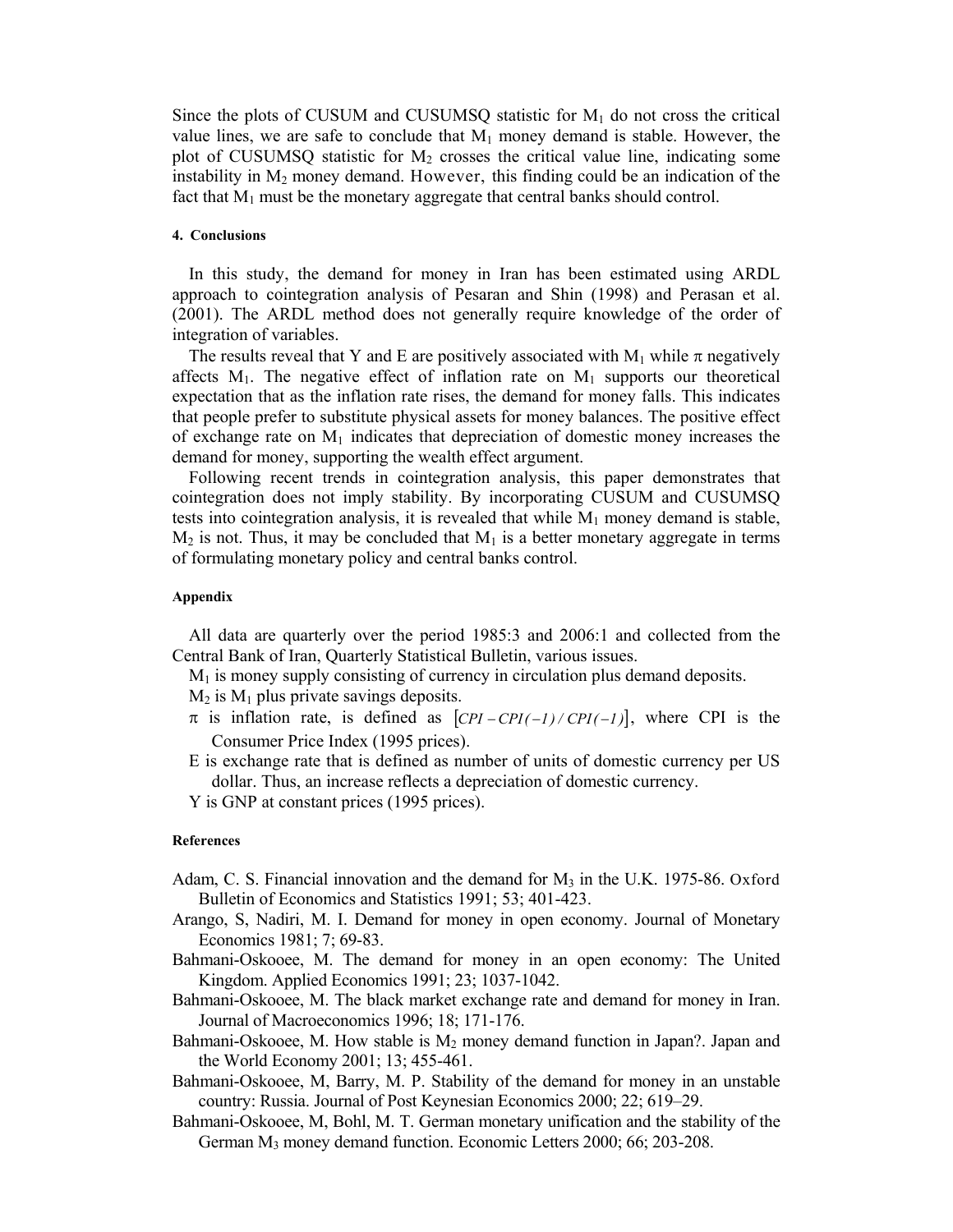- Bahmani-Oskooee, M, Brooks, T. J. A new criteria for selecting the optimum lags in Johansen's cointegration technique. Applied Economics 2003; 35; 875-880.
- Bahmani-Oskooee, M, Chomsisengphet, S. Stability of  $M_2$  money demand function in industrial countries. Applied Economics 2002; 34; 2075–83.
- Bahmani-Oskooee, M, Niroomand, F, Martin, M. Exchange rate sensitivity of the demand for money in Spain. Applied Economics 1998; 30; 607-612.
- Bahmani-Oskooee, M, Pourheydarian, M. Exchange rate sensitivity of demand for money and effectiveness of fiscal and monetary policies. Applied Economics 1990; 22; 917-925.
- Bahmani-Oskooee, M, Rehman, H. Stability of the money demand function in Asian developing countries. Applied Economics 2005; 37; 773-792.
- Bahmani-Oskooee, M, Shabsigh, G. The demand for money in Japan: Evidence from Cointegration Analysis. Japan and the World Economy 1996; 8; 1-10.
- Bahmani-Oskooee, M, Shin, S. Stability of the demand for money in Korea, International Economic Journal 2002; 16: 85–95.
- Brown, R. L, J. Durbin, J. M. Evans. Techniques for testing the constancy of regression relationships over time. Journal of the Royal Statistical Society 1975; 37; 149-163.
- Chowdhury, Abdur R.. The Financial structure and the demand for money in Thailand. Applied Economics 1997; 29; 401-409.
- Frenkel, J. A., Taylor, M. P. Money demand and inflation in Yugoslavia, 1980–1989. Journal of Macroeconomics 1993; 15; 455-481.
- Hafer, R. W. Jansen, D. W. The demand for money in the United States: evidence from cointegration tests. Journal of Money, Credit, and Banking 1991; 23; 155-168.
- Hafer, R. W, Kutan, A. M. Economic reforms and the long-run money demand in China: implications for monetary policy. Southern Economic Journal 1994; 60; 936–945.
- Hansen, G. and Kim, J. R. The stability of German money demand: tests of the cointegration relation. Weltwirtschaftliches Archiv 1995; 131; 286–301.
- Hoffman, D. L, Rasche, R. H. Long-Run income and interest elasticities of money demand in the United States. The Review of Economics and Statistics 1991; 73; 665674.
- Johansen, S. Statistical analysis of cointegration vectors. Journal of Economics Dynamics and Controls 1988; 12; 231-254.
- Johansen, S. Testing weak exogeneity and the order of cointegration in U.K. Money Demand Data. Journal of Policy Modeling 1992; 14; 313-334.
- Johansen, S, Juselius, K. Maximum likelihood estimation and inference on cointegration: with applications to the demand for money. Oxford Bulletin of Economics and Statistics 1990; 52; 169-210.
- Karfakis, C. I. Parikh, A. A cointegration approach to monetary targeting in Australia. Australian Economic Papers 1993; 32; 53–70.
- Khalid, A. M. Modelling money demand in open economies: the case of selected Asian Countries. Applied Economics 1999; 31; 1129-1135.
- Khan, A. H. Financial liberalization and the demand for money in Pakistan. Pakistan Development Review 1994; 33; 997-1006.
- Kremers, J. J, Ericson, N. R, Dolado, J. J. The power of cointegration tests. Oxford Bulletin of Economics and Statistics 1992; 54; 325–47.
- Laidler, E. W. D. The demand for money: theories, evidence and problems, 4th edition. HarperCollins College Publishers: London; 1993.
- McNown, R, Wallace, M. S. Cointegration tests of a long-run relation between money demand and the effective exchange rate. Journal of International Money and Finance 1992; 11; 107-114.